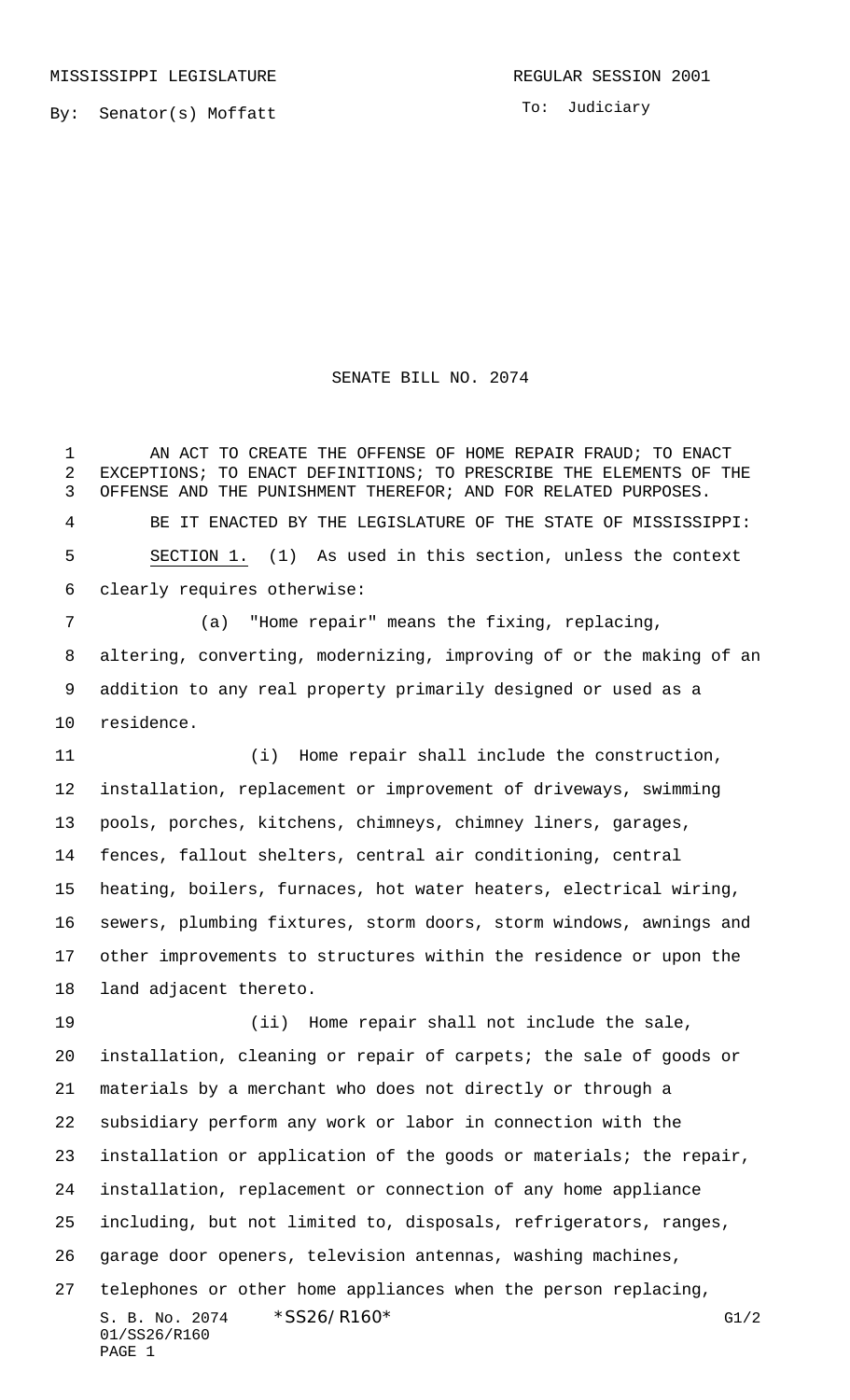installing, repairing or connecting such home appliance is an employee or agent of the merchant that sold the home appliance; or landscaping.

 (b) "Person" means any individual, partnership, corporation, business, trust or other legal entity.

 (c) "Residence" means a single or multiple family dwelling, including, but not limited to, a single family home, apartment building, condominium, duplex, townhouse or mobile home which is used or intended to be used by its occupants as their dwelling place.

 (2) A person commits the offense of home repair fraud when he knowingly:

 (a) Enters into an agreement or contract, written or oral, with a person for home repair, and he knowingly:

 (i) Misrepresents a material fact relating to the terms of the contract or agreement or the preexisting or existing condition of any portion of the property involved, or creates or confirms another's impression which is false and which he does not believe to be true, or promises performance which he does not intend to perform or knows will not be performed;

 (ii) Uses or employs any deception, false pretense or false promises in order to induce, encourage or solicit such 50 person to enter into any contract or agreement;

 (iii) Misrepresents or conceals either his real name, the name of his business or his business address; or

 (iv) Uses deception, coercion or force to obtain the victim's consent to modification of the terms of the original contract or agreement;

S. B. No. 2074 \* SS26/R160\* 01/SS26/R160 PAGE 2 (b) Damages the property of a person with the intent to enter into an agreement or contract for home repair; or (c) Misrepresents himself or another to be an employee or agent of any unit of the federal, state or municipal government or any other governmental unit, or an employee or agent of any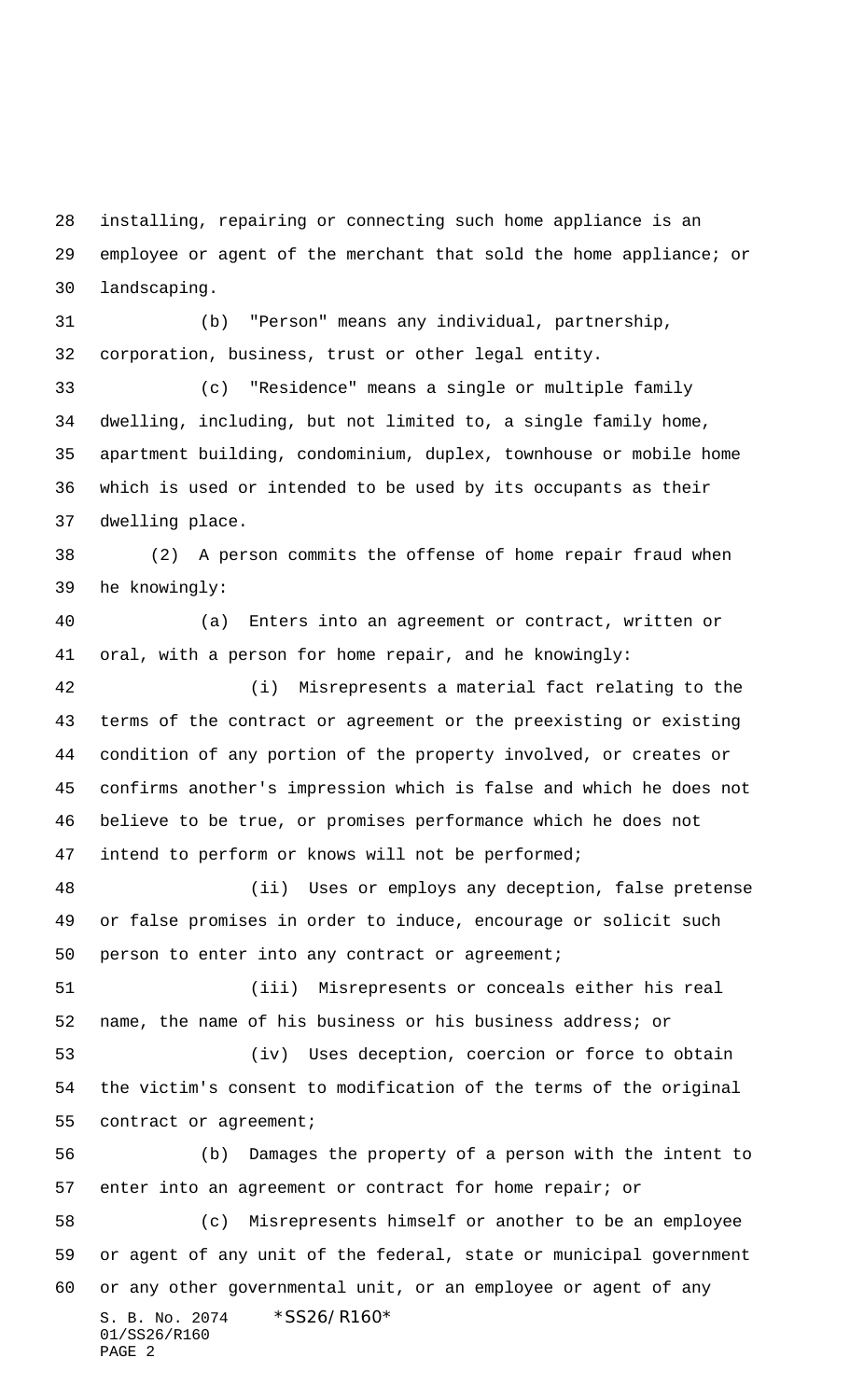public utility, with the intent to cause a person to enter into, with himself or another, any contract or agreement for home repair.

 (4) Intent and knowledge shall be determined by an evaluation of all circumstances surrounding a transaction and the determination shall not be limited to the time of contract or agreement.

 (5) Substantial performance shall not include work performed in a manner of little or no value or work that fails to comply with the appropriate municipal, county, state or federal regulations or codes.

(6) Violation of this section shall be punished as follows:

 (a) By imprisonment in the custody of the Department of Corrections not to exceed two (2) years when the amount of the fraud is more than One Thousand Dollars (\$1,000.00) but less than Five Thousand Dollars (\$5,000.00).

 (b) By imprisonment in the custody of the Department of Corrections not to exceed five (5) years when the amount of the fraud is Five Thousand Dollars (\$5,000.00) or more, but less than Ten Thousand Dollars (\$10,000.00).

 (c) By imprisonment in the custody of the Department of Corrections not to exceed ten (10) years when the amount of the fraud is Ten Thousand Dollars (\$10,000.00) or more.

 (d) As a misdemeanor punishable by imprisonment in the county jail for not more than six (6) months when the amount of the fraud is One Thousand Dollars (\$1,000.00) or less.

S. B. No. 2074 \* SS26/R160\* 01/SS26/R160 PAGE 3 (3) In addition to any other sentence it may impose, the court shall order that the defendant shall make restitution to the victim, either within a specified period of time or in specified installments. The order shall not be enforceable during the period of imprisonment unless the court expressly finds that the defendant has assets to pay the amounts ordered at the time of sentencing. Intentional refusal to obey the restitution order or a failure by a defendant to make a good faith effort to make such restitution may